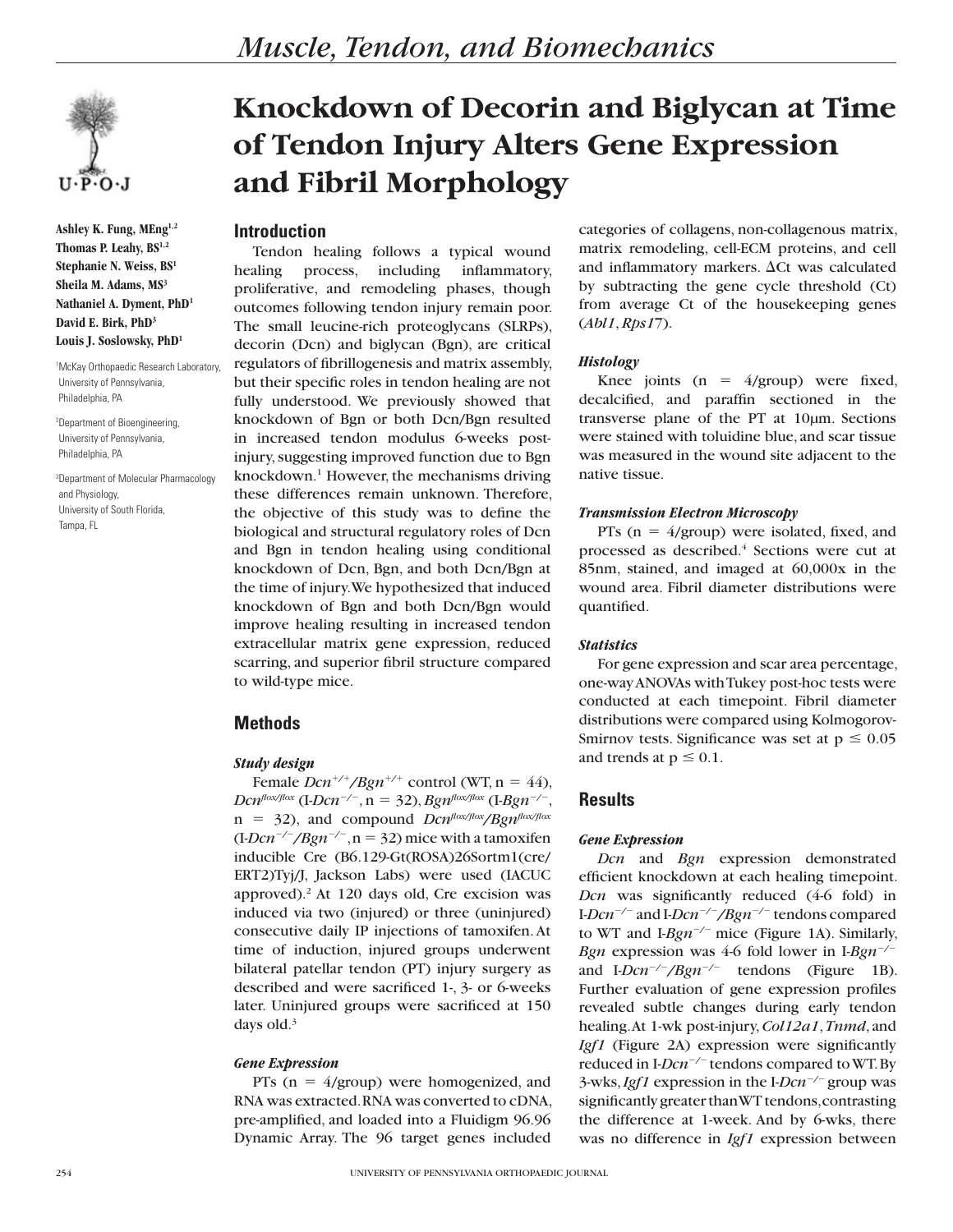

**Figure 1.** Induced knockdown of **(A)** *Dcp* and **(B)** *Bgn* expression resulted in a significant reduction in expression levels. (#:  $p \le 0.05$ from WT). Uninjured WT expression level is shown as a dashed line.

WT and I-*Dcn<sup>-/-</sup>* tendons, while expression was significantly higher in the I- $Dcn^{-/-}/Bgn^{-/-}$  group compared to WT tendons (Figure 2A). Contrasting the subtle changes at 1- and 3-wks post-injury, several significant gene changes during late tendon healing at 6-wks were observed in I-*Dcn<sup>-/-</sup>/Bgn<sup>-/-</sup>* tendons. For example, there were no differences in *Fmod* at 1 or 3 wks, but *Fmod* was significantly increased at  $\pm$  wks compared to WT (Figure 2B). Similar trends were observed across several target genes, and those exhibiting increased expression in the I-*Dcn<sup>-/-</sup>/Bgn<sup>-/-</sup>* group compared to WT at 6-weeks are listed in Figure 2C.

#### *Histology & Fibril Morphology*

No differences in scar area percentage were observed at any healing timepoint (data not shown). However, fibril size distributions were significantly different between all groups at each timepoint with a shift towards smaller diameter



| Gene                   |      | ∆Ct diff p-value | Gene                     |      | ∆Ct diff p-value |
|------------------------|------|------------------|--------------------------|------|------------------|
| Collagens              |      |                  | Signaling                |      |                  |
| Col1a2                 | 0.67 | 0.006            | Bmp2                     | 0.5  | 0.02             |
| Col6a1                 | 0.55 | 0.008            | lgf1                     | 0.81 | 0.003            |
| Col11a1                | 0.58 | 0.02             | Mtor                     | 0.47 | 0.001            |
| Non-Collagenous Matrix |      |                  | Pdgfa                    | 0.55 | 0.009            |
| Fbn2                   | 1.97 | 0.005            | Pdgfb                    | 0.59 | 0.009            |
| Fmod                   | 0.65 | 0.01             | Pdgfrb                   | 0.47 | 0.04             |
| Hspg2                  | 0.49 | 0.01             | Tgfb1                    | 0.51 | 0.006            |
| Thbs4                  | 0.83 | 0.009            | Tgfb3                    | 0.66 | 0.005            |
| Tnc                    | 0.48 | 0.05             | Vegib                    | 0.57 | 0.01             |
| Matrix Remodeling      |      |                  | Cell Cycle/Proliferation |      |                  |
| Adamts2                | 0.42 | 0.006            | Cdkn1a                   | 0.61 | 0.02             |
| Mmp2                   | 0.73 | 0.007            | H <sub>2ab</sub>         | 0.49 | 0.02             |
| Mmp3                   | 1.38 | 0.001            | Inflammation             |      |                  |
| Mmp14                  | 0.96 | 0.003            | Cc/4                     | 1.61 | 0.02             |
| Cell-ECM               |      |                  | Pge2                     | 0.33 | 0.05             |
| ltga11                 | 0.65 | 0.01             |                          |      |                  |
| Ptk2                   | 0.36 | 0.005            |                          |      |                  |



**Figure 3.** Probability density and cumulative distribution (inset) plots of fibril diameter demonstrated a moderate shift towards smaller fibril diameters in the I-*Dcn<sup>-/-</sup>/Bgn<sup>-/-</sup>* group at (A) 3-weeks and (B) 6-weeks post-injury. I-Bgn<sup>-/-</sup> tendons also had a narrower distribution of fibril diameters at 6-weeks compared to I-Dcn<sup>-/-</sup> and WT tendons.

fibrils in the I- $Dcn^{-/-}/Bgn^{-/-}$  at both 3- and 6-wks post-injury compared to WT and I-*Dcn<sup>-/-</sup>* (Figure 3A,B). Additionally, the fibril diameter distribution was narrower in I-Bgn<sup>-/-</sup> tendons compared to WT and I-*Dcn<sup>-/-</sup>* at 6-wks (Figure 3B).

## **Discussion**

Using our novel inducible models to minimize compensation typically present in traditional models, our findings support biological and structural regulatory roles of Dcn and Bgn

**Figure 2. (A)** I-Dcn<sup>-/-</sup> tendons exhibited an altered healing profile of *Igf1* expression with a significant decrease at 1-week and increase at 3-weeks post-injury compared to WT tendons. At 6-weeks post-injury *Igf1* and **(B)***Fmod* expression were significantly increased in I-*Dcn<sup>-/-</sup>/Bgn<sup>-/-</sup>* tendons compared to WT tendons. Uninjured WT expression level is shown as a dashed line. (\*p  $\leq$  0.05, \*\*p  $\leq$  0.01) **(C)** Target genes exhibiting increased expression in I-Dcn<sup>-/-</sup>/ Bgn<sup>-/-</sup> tendons compared to WT tendons at 6-weeks post-injury. The signaling category had the greatest number of differentially expressed genes.  $\Delta$ Ct diff represents the increase in mean  $\Delta$ Ct of I-*Dcn<sup>-/-</sup>/Bgn<sup>-/-</sup>* compared to WT.